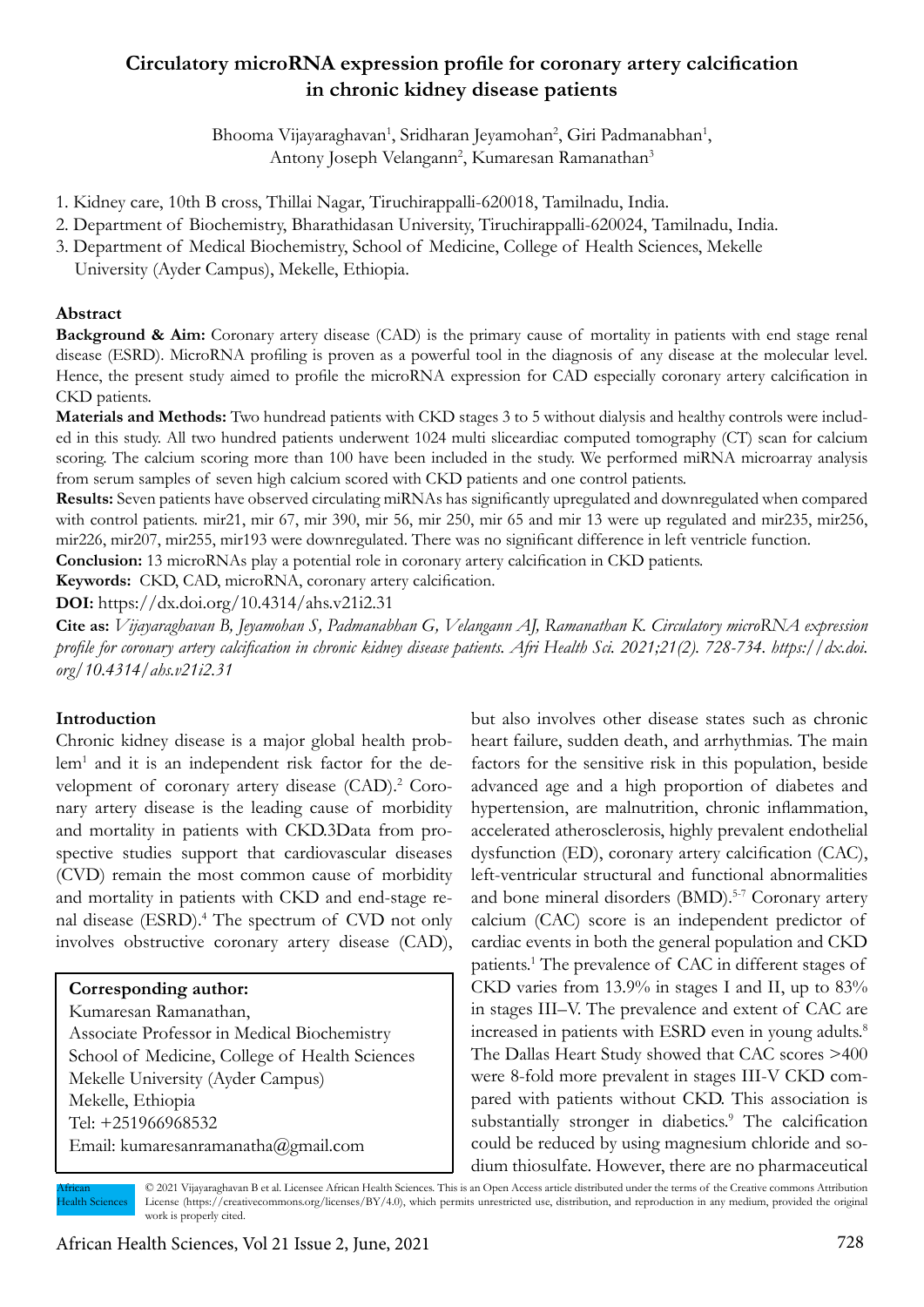drugs available to reduce calcium deposits. Experiments using calcium channel blockers or statins have not been convincing.10,11 Some current medical treatments, however, may be associated with an increased risk of calcification. For example, treatment of patients for recurrent thrombosis with coumarins results in accelerated calcification.12,13 Similarly, in end stage renal disease, treatment of hyperphosphatemia with phosphate binders that contain calcium have been associated with more CAC compared to treatments with non-calcium-based phosphate binders.14 In patient groups with a strongly elevated risk for arterial calcification, patient-specific measures could possibly prevent arterial calcifications. CAD is hard to diagnose without the help of the well-established invasive coronary angiogram (CAG) technique. Although ECG and ETT have been widely used, there is no specific plasma biomarker for the clinical diagnosis of CAD especially calcium deposition on arteries, particularly for the early diagnosis of CAD. Therefore, there is a clinical demand for specific and reliable non-invasive, innovative, molecular biomarkers for the early diagnosis of CAD specifically calcification on arteries as well as therapeutic targets.

Circulating microRNAs (miRNAs) have attracted major interest as novel biomarkers for the early diagnosis of CAD.15 miRNAs are a class of small (B22 nucleotides long), highly specific, endogenous, single-stranded, non-coding RNAs that regulate the expression of target genes by binding to the 3' untranslated region and degrading or inhibiting the translation of mR-NAs.16 It is well established that miRNAs play critical roles in physiological and pathological processes in the cardiovascular system, such as endothelial dysfunction, inflammation, apoptosis, angiogenesis, atherosclerosis, and neointimal hyperplasia or restenosis.17-20 However, there are no reports regarding circulating miRNAs as non-invasive biomarkers for the diagnosis of coronary artery calcification in CKD patients.

The purpose of the present study was to use human CKD serum samples to profile the circulatory microR-NA expression which have a putative involvement in calcification and provide new platform for these microRNAs may serve as targets for subsequent diagnostic and recognised therapeutic studies in CKD patients.

# **Materials and methods Study population and design**

Two hundred patients with CKD stages 3 to 5 age ranged from 48 years to 65 years and healthy control were included in this case control observational study from Dr.Giri's out patient clinic (OPD), Tiruchirappalli, India during January 2018 to December 2018. The study participants who were age >30 years, calcium score >100, willing to provide written and informed consent were included and age >65 years, history or clinical features of cardiac failure, previous heart surgeries, active malignancies and non willing participants were excluded from the study.

# **Calcium scoring**

All two hundred patients underwent multi slice cardiac computed tomography (CT) scan for calcium scoring and it was done by the same radiologist. Administration of 20 mg metoprolol if patients had a heart rate more than 70 beats/min prior to the scan and administration of sublingual nitroglycerin 0.8 mg for all patients. Performed a scan without contrast dye to calculate total calcium score (Iwasaki K et al., 2011) and expressed as Agatston score (Agatston AS et al.,1990). The participants whose coronary calcium scoring  $\geq 100$  has been at very high cardio-vascular risk (Valensi P et al., 2018).

10 ml of blood samples were drawn from patients those who have calcium score more than 100 and centrifuged for serum according to a standardized protocol. This study was approved by the hospital ethics committee and written informed consent has been obtained from all the study population prior to the study. Also, the study was performed according to the principles laid out in the Declaration of Helsinki. Similarly, patients samples were analysed the routine parameters like haemoglobin, blood sugar, serum urea, creatinine, eGFR, Total protein, albumin, globulin, calcium, phosphorous, Ca\*PO4, Alakline phosphatase, uric acid, electrolytes and 2D echo cardiography has been done all the study participants by a same cardiologist for assessment of ejection fraction.

# **miRNA Microarray profiling Using Agilent Platform**

# **Microarray: Labelling and hybridization**

The miRNA labelling was performed using miRNA Complete Labelling and Hyb Kit (Agilent Technologies, Part Number: 5190-0456). The total RNA sample was diluted to 100ng/ul in nuclease free water. About 200ng of total RNA was dephosphorylated using Calf Intestinal Alkaline Phosphatase (CIP) master mix (Agilent Technologies, Part Number: 5190-0456) by incubating at 37°C for 30 minutes. The dephosphorylated miRNA sample was denatured by adding Dimethyl Sulfoxide and heating at  $100^{\circ}$ C for 10 minutes and transferred to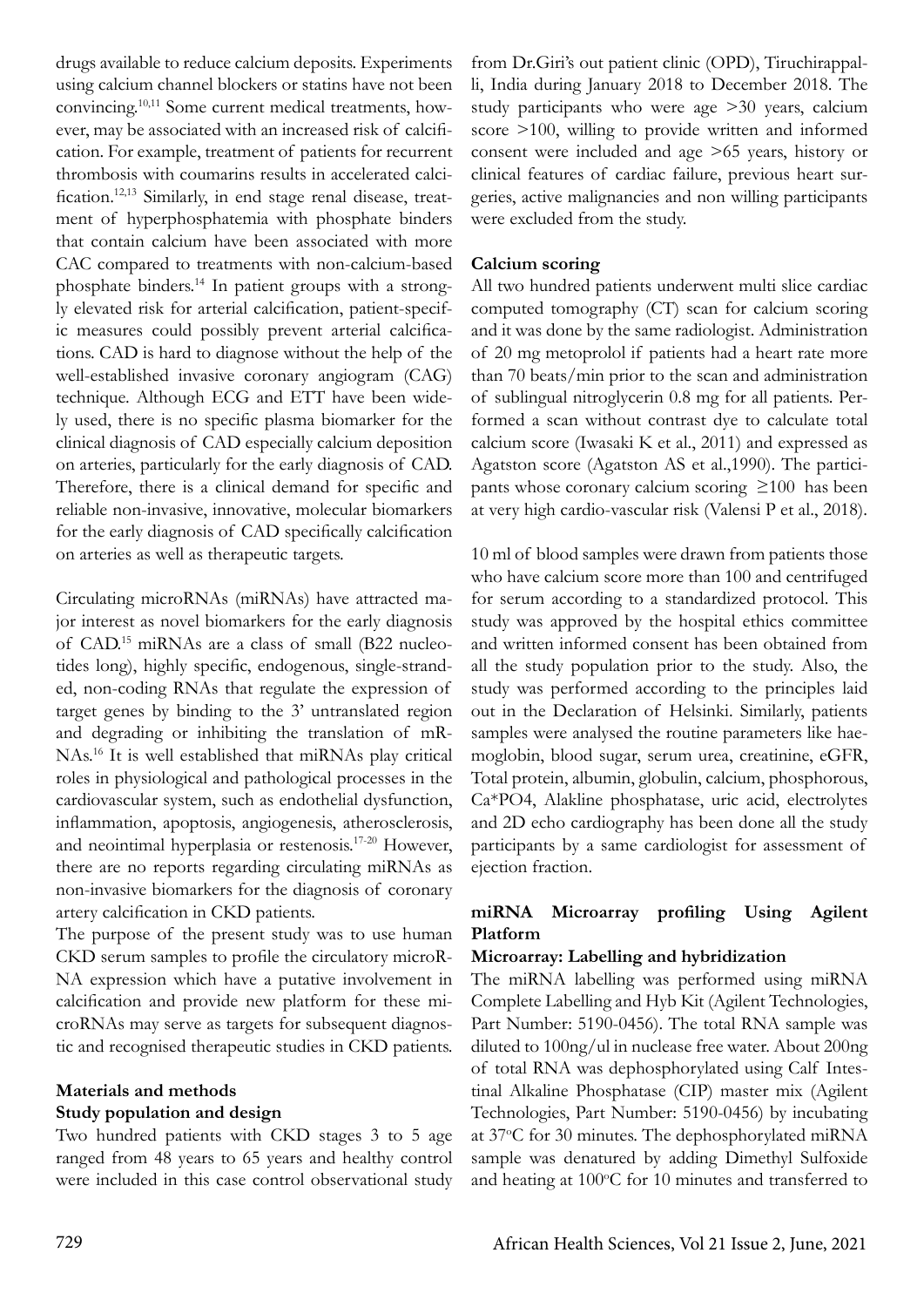ice-water bath. The Ligation master mix (Agilent Technologies, Part Number: 5190-0456) containing Cyanine 3-pCp was added to the denatured miRNA sample and incubated at 16°C for 2 hours. The Cyanine 3-pCp labelled miRNA sample was dried completely in the vacuum concentrator (Eppendorf, Concentrator Plus, Catlog Number 5305000) at 45°C for 2 hour. The dried sample was suspended in nuclease free water and mixed with Hybridization Mix containing blocking solution (Agilent Technologies, Part Number: 5190-0456) and Hi-RPM Hybridization Buffer (Agilent Technologies, Part Number: 5190-0456) and incubated at  $100^{\circ}$ C for 5 minutes followed by snap chill on ice for 5 minutes. The samples were hybridized on the Human miRNA 8x60K Arrays. The hybridization was carried out at 55°C for 20 hours. After hybridization, the slides were washed using Gene Expression Wash Buffer1 (Agilent Technologies, Part Number 5188-5325) at room temperature for 5 minutes and Gene Expression Wash Buffer 2 (Agilent Technologies, Part Number 5188-5326) at 37oC for 5 minutes. The microarray slide was scanned on a G2600D scanner (Agilent Technologies)

#### **Microarray Data Analysis**

Data extraction from Images was done using Feature Extraction software v 11.5.1.1 of Agilent. Feature extracted raw data was analyzed using Gene Spring GX Version 12.0 software from Agilent. Normalization of the data was done in Gene Spring GX using the 90th percentile shift (Percentile shift normalization is a glob-

al normalization, where the locations of all the spot intensities in an array are adjusted. This normalization takes each column in an experiment independently and computes the ηth percentile of the expression values for this array, across all spots (where n has a range from 0-100 and n=90 is the median). It subtracts this value from the expression value of each entity) and normalized to Specific control Samples. Significant miRNA up and down regulated in test samples with respect to control sample were identified. Statistical T-test p-value was calculated based on volcano Plot. The gene targets for the differentially regulated miRNA were identified using Target Scan database http://www.targetscan. org/ which is integrated in Gene Spring GX software. The differentially expressed miRNA were clustered using hierarchical clustering based on Pearson coefficient correlation algorithm to identify significant miRNA expression patterns across the different conditions of the experiment.

#### **Results**

There were no significant correlation with ejection fraction and other parameters. The baseline characteristics of the study participants were shown in the table 1.

The microarray cohort of subjects included 8 individuals and their Samples were labelled using the Agilent's Quick-Amp labelling Kit. Quality control was performed using Nanodrop (Table 2). The results were submitted in NCBI and obtained miRNA gene expression omnibus number (GSE89699) successfully.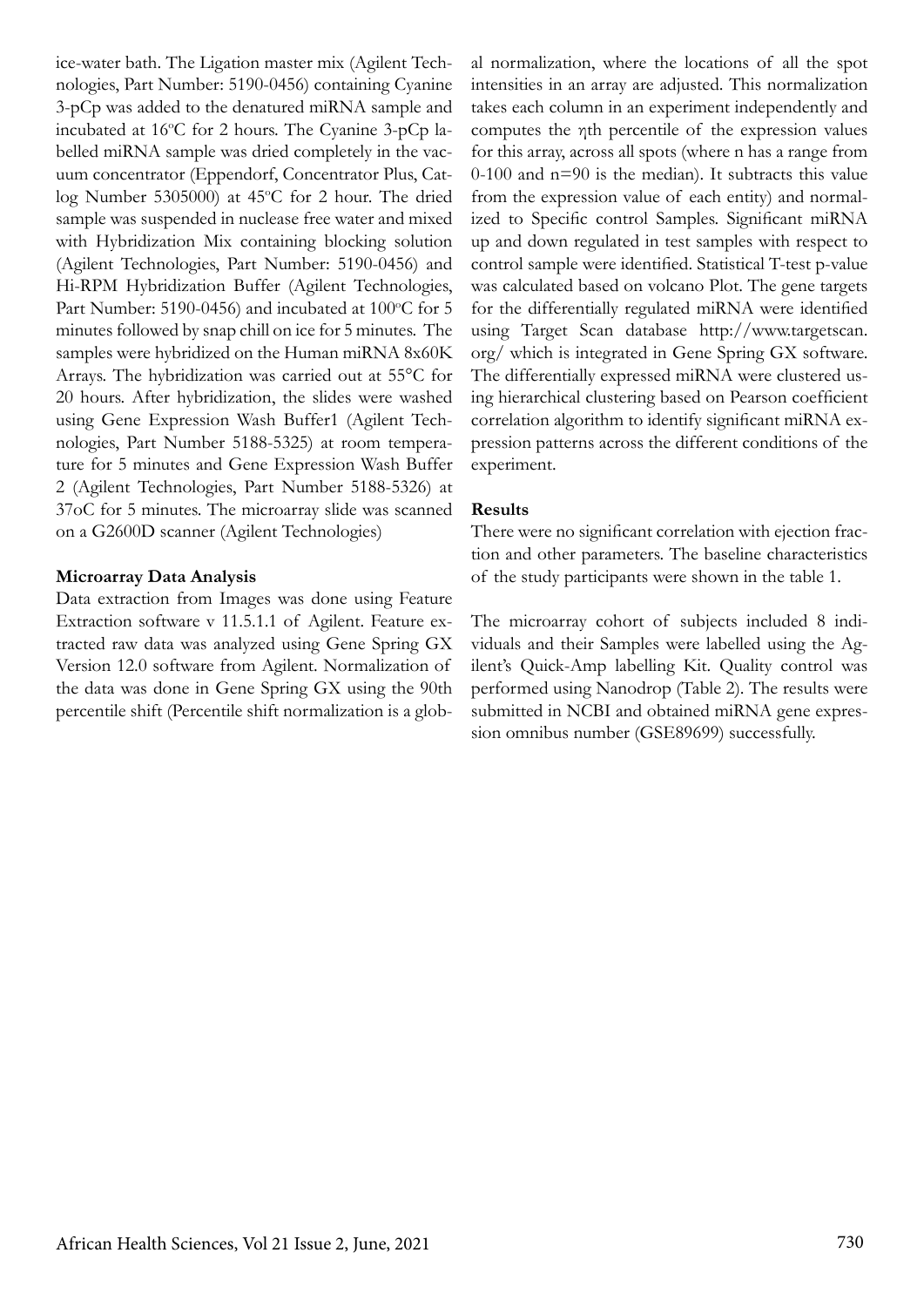| <b>Parameters</b>        | <b>Patient Group</b> |
|--------------------------|----------------------|
|                          | (N:07)               |
| Age years                | 56.57±6.02           |
| <b>Calcium</b> score     | $843 \pm 190.23$     |
| EF %                     | $54.66 \pm 21.93$    |
| HB gms%                  | $7.35 \pm 1.58$      |
| Sugar mg/dl              | $202.2 \pm 104.85$   |
| Urea mg/dl               | $160.33 \pm 112.75$  |
| Creatinine mg/dl         | $4.97 \pm 2.87$      |
| eGFR ml/min              | $26.71 \pm 14.64$    |
| Total Protein gms%       | $5.53 \pm 0.70$      |
| Albumin gms%             | $2.43 \pm 0.76$      |
| Globulin gms%            | $3.1 \pm 0.55$       |
| Calcium mg/dl            | $7.8 \pm 1.32$       |
| Phosphorous mg/dl        | $5.77 \pm 1.24$      |
| $Ca*PO4$                 | $44.62 \pm 10.12$    |
| Alkaline Phosphatase U/L | $167.25 \pm 96.93$   |
| Uric Acid mg/dl          | $6.67 \pm 3.50$      |
| Na mEq/L                 | $136.5 \pm 8.96$     |
| K mEq/L                  | $4.55 \pm 1.04$      |
| HCO3 mmol/L              | $11.66 \pm 2.88$     |
| $Cl$ mmol/ $L$           | $99 \pm 14.52$       |
|                          |                      |

**Table 1.** Patient's baseline characteristics **Table 1.** Patient's baseline characteristics

**Table 2.** Nanodrop Analysis of labelled cRNA

| <b>Sample ID</b> | <b>Dye</b> | <b>RNA</b><br><b>Concentration</b><br>ng/µl | Absorbance<br>value<br>260/280 | Absorbance<br>value<br>260/230 | <b>Total</b><br>yield<br>Ng |
|------------------|------------|---------------------------------------------|--------------------------------|--------------------------------|-----------------------------|
| 1A               | $pCp-Cv3$  | 32.00                                       | 1.39                           | 0.33                           | 480                         |
| 2A               | $pCp-Cy3$  | 18.30                                       | 1.63                           | 0.06                           | 274.5                       |
| 3A               | $pCp-Cy3$  | 46.80                                       | 1.50                           | 0.57                           | 702                         |
| 4A               | $pCp-Cy3$  | 14.60                                       | 1.26                           | 0.34                           | 365                         |
| 5A               | $pCp-Cy3$  | 89.10                                       | 1.44                           | 0.52                           | 1336.5                      |
| 6A               | $pCp-Cy3$  | 9.90                                        | 1.32                           | 0.45                           | 247.5                       |
| 7A               | $pCp-Cy3$  | 68.30                                       | 1.75                           | 0.71                           | 1024.5                      |
| 9A Dnase treated | $pCp-Cy3$  | 10.1                                        | 1.70                           | 0.2                            | 252.5                       |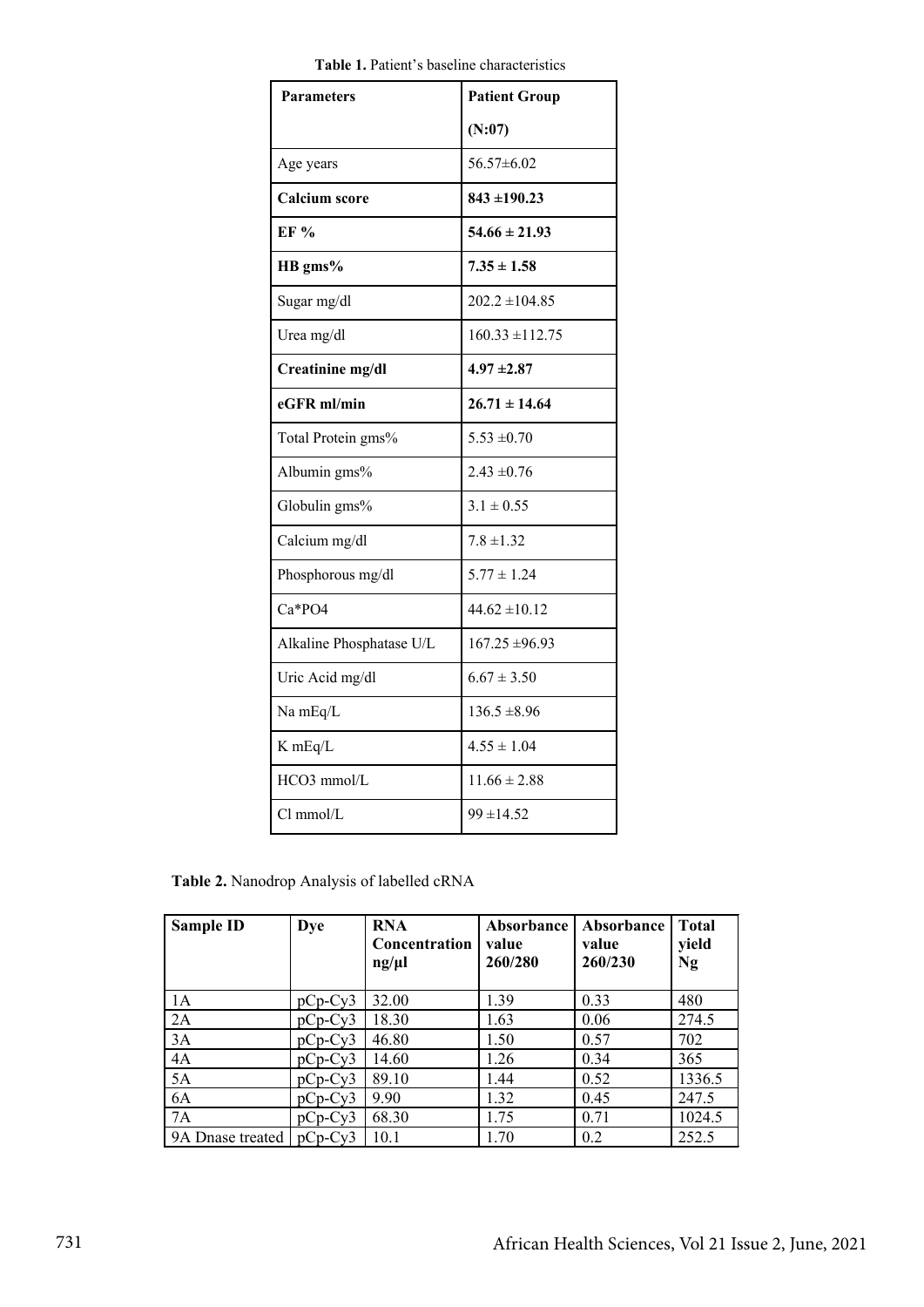# **Expression profiles of microRNAs in the plasma of individuals with CAC.**

To evaluate the differential miRNA levels in individuals with CAC, we comparatively profiled plasma miR-NA expression of 7 and 1 individuals with and without CAC, respectively. The levels of circulating miRNAs significantly upregulated and downregulated among CAC patients, as illustrated in the heat map shown in Fig.1. Levels of 7 miRNAs were upregulated and those of 6 miRNAs were down regulated in the CAC patients (Table 3). After evaluating the differential miRNA expression pattern, it showed significant positive correlation with CACS.



**Fig.1.** Heat map of microRNA (miRNA) microarray expression data from blood samples of Individuals with  $(n = 7)$  and without  $(n = 1)$  coronary artery calcification. Hierarchical clustering of miRNA is based on similar expression profiles in test vs. Control. Clustering analysis was performed using GeneSpringGX Software using Average Linkage rule with Pearson centered Distance Metric. Red color in the cluster indicates up regulation in test and green color in the cluster indicate down regulation in test compare to control. The Fold expression values represented in the cluster are in terms of log base 2.

| Table 3. Differentially regulated miRNA |  |  |
|-----------------------------------------|--|--|
|-----------------------------------------|--|--|

| <b>Samples</b> | <b>Up Regulated</b> | <b>Down Regulated</b> |
|----------------|---------------------|-----------------------|
| 1A             | 21                  | 255                   |
| 2A             | 67                  | 236                   |
| 3A             | 390                 | 226                   |
| 4A             | 56                  | 207                   |
| 5A             | 250                 | 255                   |
| 6A             | 65                  | 193                   |
| 7A             | 13                  | 256                   |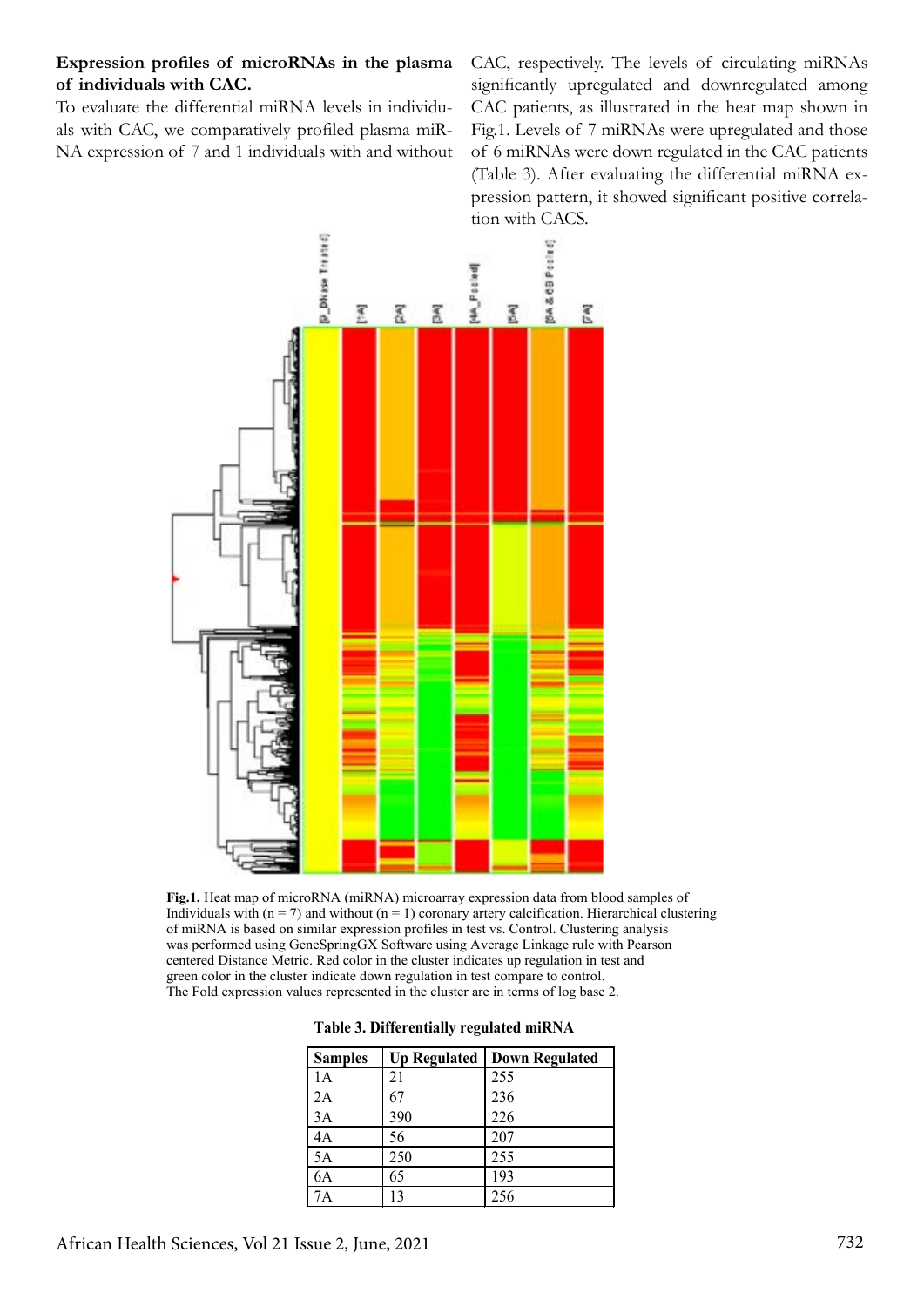# **Discussion**

MiRNAs have been demonstrated to play crucial roles in many physiological and pathophysiological processes.21 miRNAs contribute to different forms of CVD, and the changes in circulating miRNAs can be detected because of pathological changes.<sup>22,23</sup> Circulating miR-NAs have been identified as biomarkers for various physiological and pathological conditions.22,24 The microarray chip for miRNA provides a powerful approach for global circulating miRNA characterization, and it is simple to universally perform quantitative validation using real time-PCR.23 It has been suggested that the discovery-validation procedure for circulating miRNA biomarkers will be more efficient than that for traditional proteomic biomarker identification. To best of our knowledge, the function of miR-67, miR-390, miR-56, miR-250, miR-65, miR-13, miR-226, miR-236, miR-207, miR-256 remains unknown. Functional analysis in target Scan 6.0 showed that miR-21 and miR-255 could target different genes involved in increased the Wnt pathway in hepatocellular carcinoma. miR-193 involved in cause of primary segmental glomerulosclerosis.

The study provided significant clinical significance, to our knowledge, this is the first study to evaluate the circulating miRNA profile of CAC in patients with CKD. Calcification of the coronary arteries is highly correlated with atherosclerosis.25,26 Early detection of CAC is important for identifying subclinical atherosclerosis and predict the risk of CAD.25,27 By identifying specific circulating miRNAs for CAC, we are providing a novel way of identifying the severity of CAC which can also function as potential biomarkers for the presence of obstructive CAD. Moreover, the results of the current study highlight that further insight into the function of circulating miRNAs in the process and progression of CAC.

### **Conclusion**

All these 13 micro RNAs are play a key role in coronary artery calcification in patients with CKD. However, larger population studies are required to confirm our results.

**Compliance with Ethical Standards Funding** Nil.

**Conflict of Interest** Nil.

# **Ethical approval**

All procedures performed in studies involving human participants were in accordance with the ethical standards of the institutional research committee and with the 1964 Helsinki declaration and its later amendments or comparable ethical standards.

### **Informed consent**

Informed consent was obtained from all individual participants included in the study.

### **References**

1. Qiangjun Cai, Venkata K, Mukku, Masood, Ahmad. (2013). Coronary Artery Disease in Patients with Chronic Kidney Disease: A Clinical Update. *Current Cardiology Reviews*, 9(4), 331-339.

2. Sarnak MJ, Levey AS, Schoolwerth AC. (2003). Kidney disease as a risk factor for development of cardiovascular disease: a statement from the American Heart Association Councils on Kidney in Cardiovascular Disese, High Blood Pressure Research, Clinical Cardiology, and Epidemiology and Prevention. *Circulation*,108, 2154-69.

3. Collins AJ, Foley RN, Chavers B. (2012). 'United States Renal Data System 2011 Annual Data Report: Atlas of chronic kidney disease & end-stage renal disease in the United States. *Am J Kidney Dis*, 59, 1-420.

4. United States Renal Data System. (2006). "Atlas of end-stage renal disease in United States," USRDS 2006 Annual Data Report, National Institute of Diabetes and digestive and Kidney Diseases, Bethesda, Md, USA. 5. Parfrey PS, Foley RN, Harnett JD, Kent GM, Murray DC, Barre PE. (1996). Outcome and risk factors of ischemic heart disease in chroic uremia. *Kidney International*, 49(5), 1428–1434.

6. Collins AJ. (2003). Cardiovascular mortality in endstage renal disease. American Journal of the Medical Sciences, 325(4), 163–167.

7. Parfrey PS, Foley RN, Harnett JD, Kent GM, Murray DC, Barre PE. (1996) Outcome and risk factors for left ventricular disorders in chronic uraemia. *Nephrology Dialysis Transplantation*, 11(7),1277–1285.

8. Goodman WG, Goldin J, Kuizon BD. (2000). Coronary-artery calcification in young adults with end-stage renal disease who are undergoing dialysis. *N Engl J Med*, 342, 1478-83.

9. Kramer H, Toto R, Peshock R. (2005). Association between chronic kidney disease and coronary artery calcification: the Dallas Heart Study. *J Am Soc* Nephrol, 16, 507-13.

10. Motro M, Shemesh J. (2001). Calcium channel